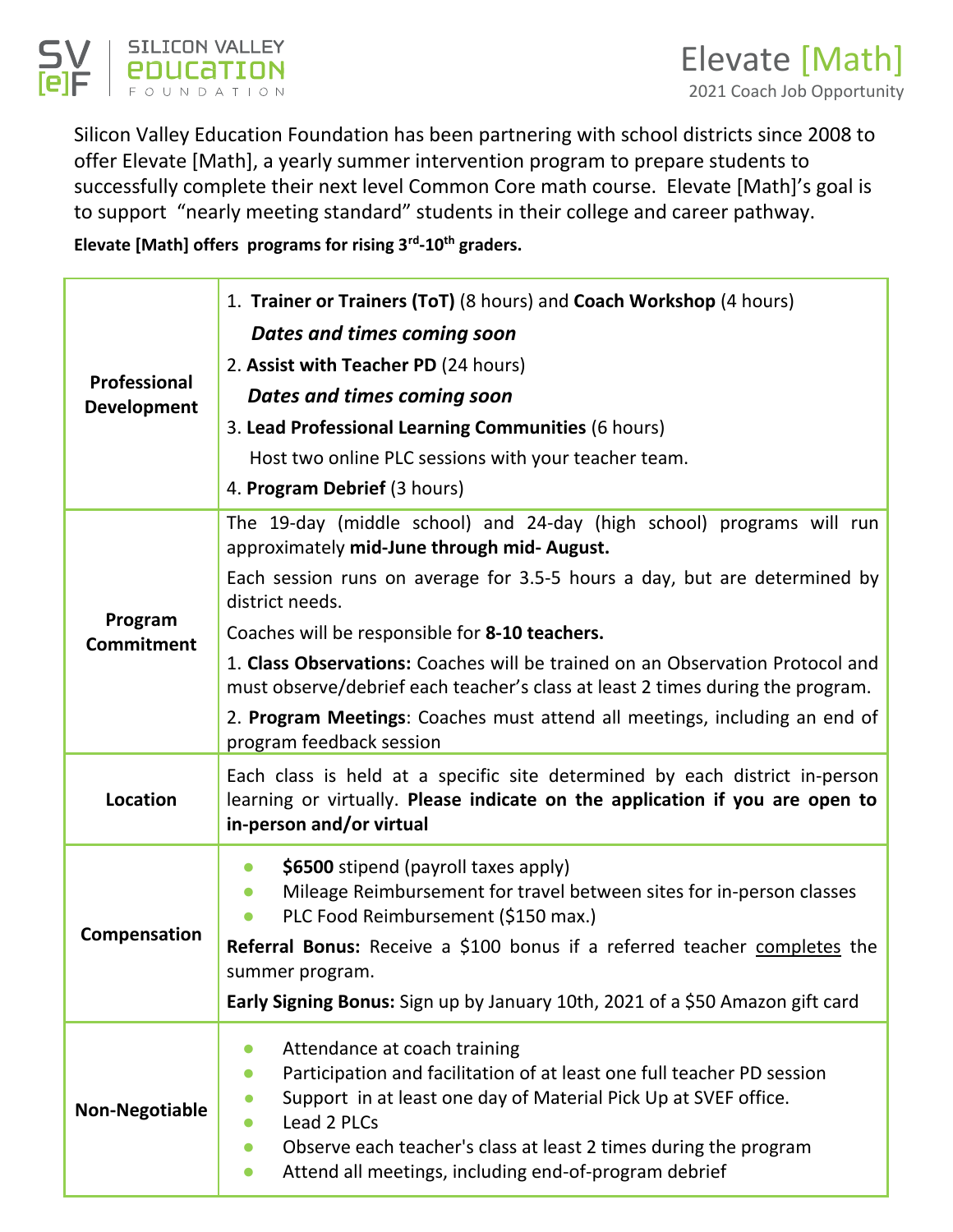### **Responsibilities | Duties**

- Actively participate/ facilitate Elevate teacher professional development sessions and PLCs (2).
- Support/attend end-of-program celebrations for assigned teachers.
- Assist with program preparation and material distribution.
- Ensure teachers administer pre/post assessments and surveys.
- Facilitate data collection for each class (attendance, student information, etc) and support teachers to ensure data accuracy.
- Serve as liaison for teachers, ensuring teacher requests are addressed.
- Provide general program support.

**SILICON VALLEY** 

- Serve as mentor and coach to teachers.
- Coordinate, observe, and follow-up on observations (2 per teacher) of classroom instruction and student engagement (non-evaluative).

## **Qualifications | Background**

- California Teaching Credential (in math and/or science)
- 5-10 years experience as a math teacher, math lead or coach.
- Experience in supervision and/or coaching
- Able to communicate clearly and effectively with all constituents (email & texting)
- Ability to use technology tools (Google Classroom etc.)
- Provide own transportation between sites (mileage will be reimbursed between sites only)

#### **Apply Now**: [www.tfaforms.com/4872144](http://www.tfaforms.com/4872144)

Alum Rock Union School District Bayshore Elementary School District Berryessa Union School District Cambrian School District Campbell Union School District Cupertino Union School District Downtown College Prep East Side Union High School District Evergreen School District Franklin-McKinley School District

## **Elevate [Math] Partnerships**

Lodi Unified School District Luther Burbank School District Menlo Park City School District Moreland School District Mount Pleasant School District Mountain View Los Altos High School District Mountain View Whisman School District Oak Grove School District Orchard School District Pajaro Valley School District Pierce Joint Unified School District

Redwood City School District Salem-Keizer Public School District San Benito High School District San Bruno Park School District San Jose Unified School District Santa Clara Unified School District Sequoia Union High School District Soledad Unified School District South San Francisco Unified School District Union Elementary School District Voices Franklin-McKinley

SVEF is an equal opportunity employer. All qualified applicants will receive consideration for employment without regard to race, color, religion, national origin, sex, sexual orientation, gender identity, veteran status, and disability, or other legally protected status.